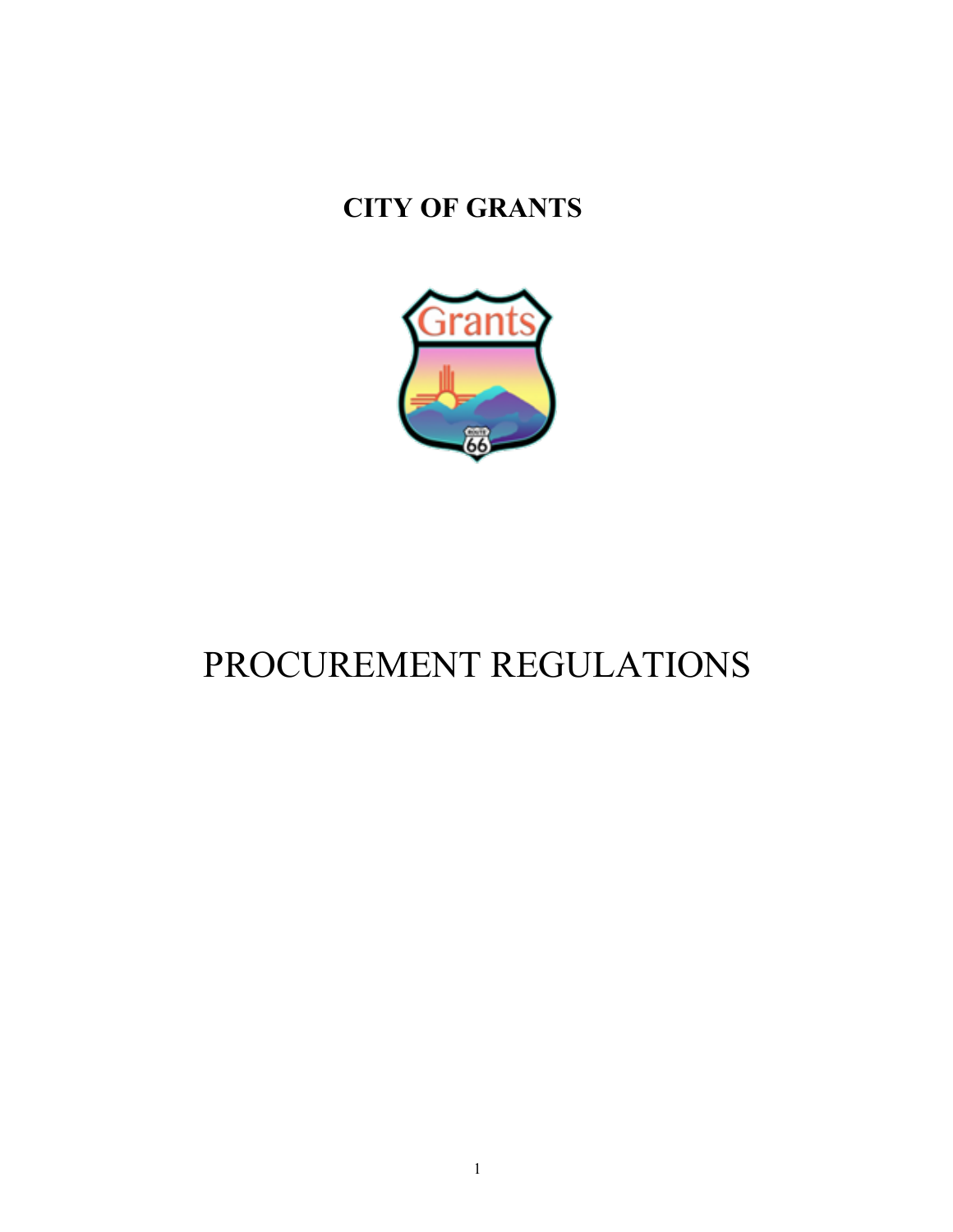#### **SECTION I: GENERAL PROVISIONS**

#### **1.1 User Applicability.**

**The procedures and provisions outlined in this policy apply to all offices, departments, agencies, personnel, individuals or other users authorized to make purchases from public funds budgeted, controlled by or otherwise under the supervision of the City of Grants.**

#### **1.2 User Authority and Responsibility.**

 **Only individuals authorized by the directors or top-level supervisors of the applicable users shall be permitted to make City of Grants purchases. Such authorization shall be submitted to the Purchasing Agent to include name and written signature of all authorized users. All authorized users shall receive and sign for a copy of this policy, and such users shall thereby be responsible for the knowledge and appropriate compliance and use of the provisions of this policy.**

#### **1.3 Definition of a Purchase.**

**For the purpose of this policy a purchase includes the execution of any expense to be paid out of City supervised funds.**

#### **1.4 Unauthorized Purchases.**

 **Any purchase which is not legally and appropriately approved within the City budget or by other City Council action, or which does not substantially comply with the provisions of the State Statutes, particularly the State Procurement Code, or voted on and accepted City of Grants Policy and Regulations and the provisions this policy shall be considered an unauthorized City purchase, and thereby not subject to payment by the City. The City hereby declares and establishes that it will assume no responsibility for payment of unauthorized purchases. Furthermore, any individual initiating or otherwise executing any unauthorized purchase is solely responsible for payment. All authorized purchases shall be legally budgeted or approved within an appropriate fund or agency account, or within an appropriate line item as approved by the Grants City Council. Purchases which have not received City Council approval are unauthorized purchases. All questionable purchases shall be submitted to the City Manager for review, and determination shall be made by the City Manager regarding its being an authorized or unauthorized purchase under the provisions of this policy.**

#### **l.5 Civil Penalties.**

**Persons knowingly violating the State Procurement Code, or this policy based on State**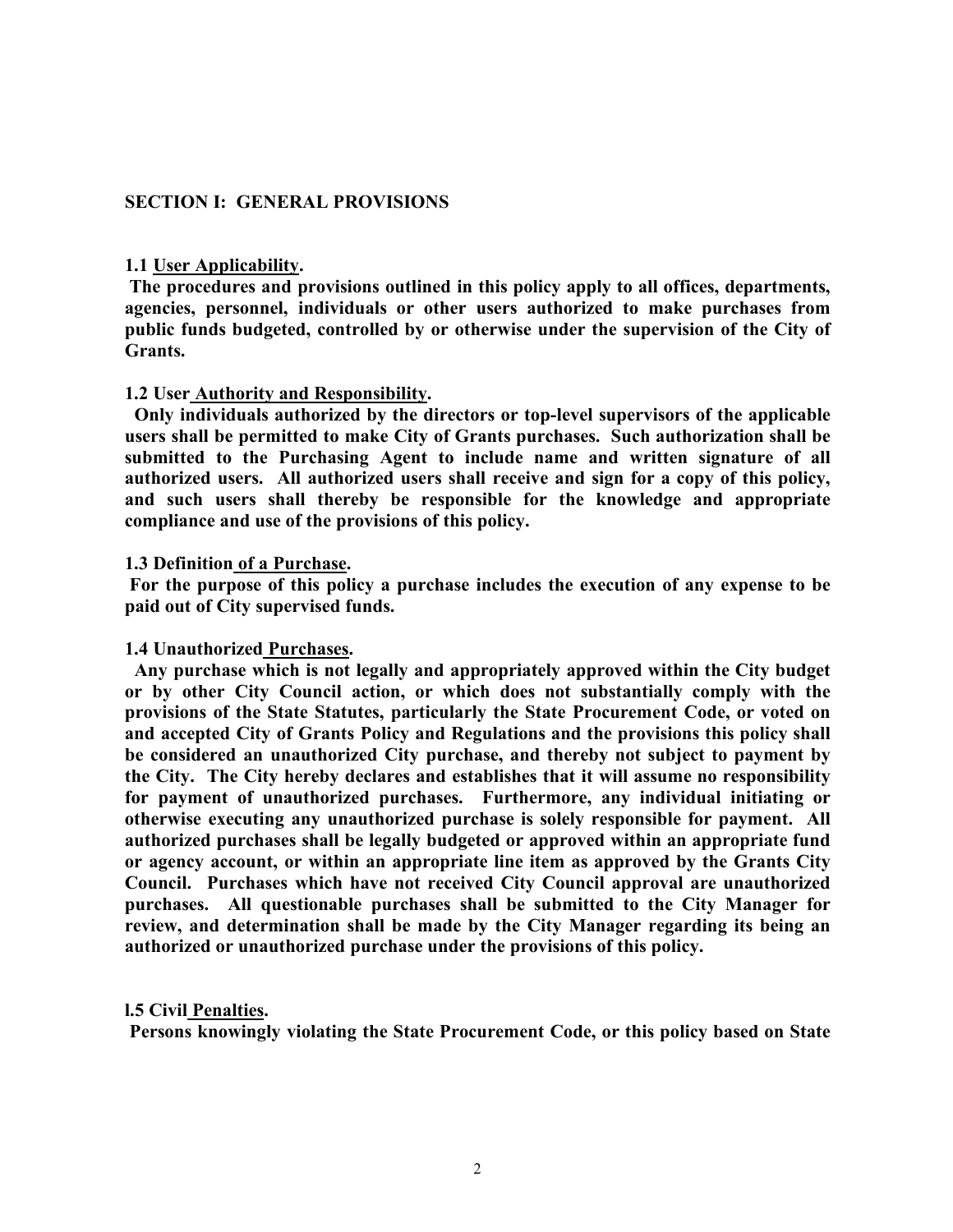**Law, may be subjected to a civil penalty up to \$1,000 for each violation in accordance with New Mexico State Statutes. In addition, the New Mexico criminal statues impose felony/penalties for illegal bribes, gratuities and kickbacks**

#### **1.6 Council Approval of Unauthorized Purchases.**

 **All purchases determined to be an unauthorized purchase shall be considered by the City Council, which may at its desecration approve an unauthorized purchase for payment only after it has been reviewed at a public meeting of the Council. Unauthorized purchases shall not be approved or processed for payment prior to Council approval.**

**1.7 Amendment. Amendment of this policy shall be executed by resolution approved by the Grants City Council.**

# **SECTION II: STANDARD PURCHASING PROCEDURE**

#### **2.l Standard Purchasing Procedure Applicability.**

**The provisions of this section apply to all standard or non-emergency purchases, and are hereafter referred to as "standard purchasing procedure" in this policy. "Standard Purchases" are described as systematic, planned and necessary purchases for administration and operation of a project, division, and/or department. There shall be no exception to these standard procedures except as provided in Non-Standard, Urgent and Emergency Purchases Procedures" in Section of this policy.**

#### **2.2 Initiating a Purchase Requisition:**

**All standard purchases as authorized by this section require that a written City of Grants Purchase Requisition be completed and submitted to the office of the Purchasing Agent prior to making a purchase. Purchase Requisitions shall be signed by an authorized user as recorded in the Purchasing Office, and shall contain all information as required by the Purchasing Agent to include but not to be limited to:**

**A. Date - Date the requisition is prepared.**

**B. Department Requisitions - enter name of department or division initiating the requisition.** 

**C. Department Head or Authorized Agent - Signature.**

**D. Required Date of Delivery - Estimated date of delivery may be procured from vendor.**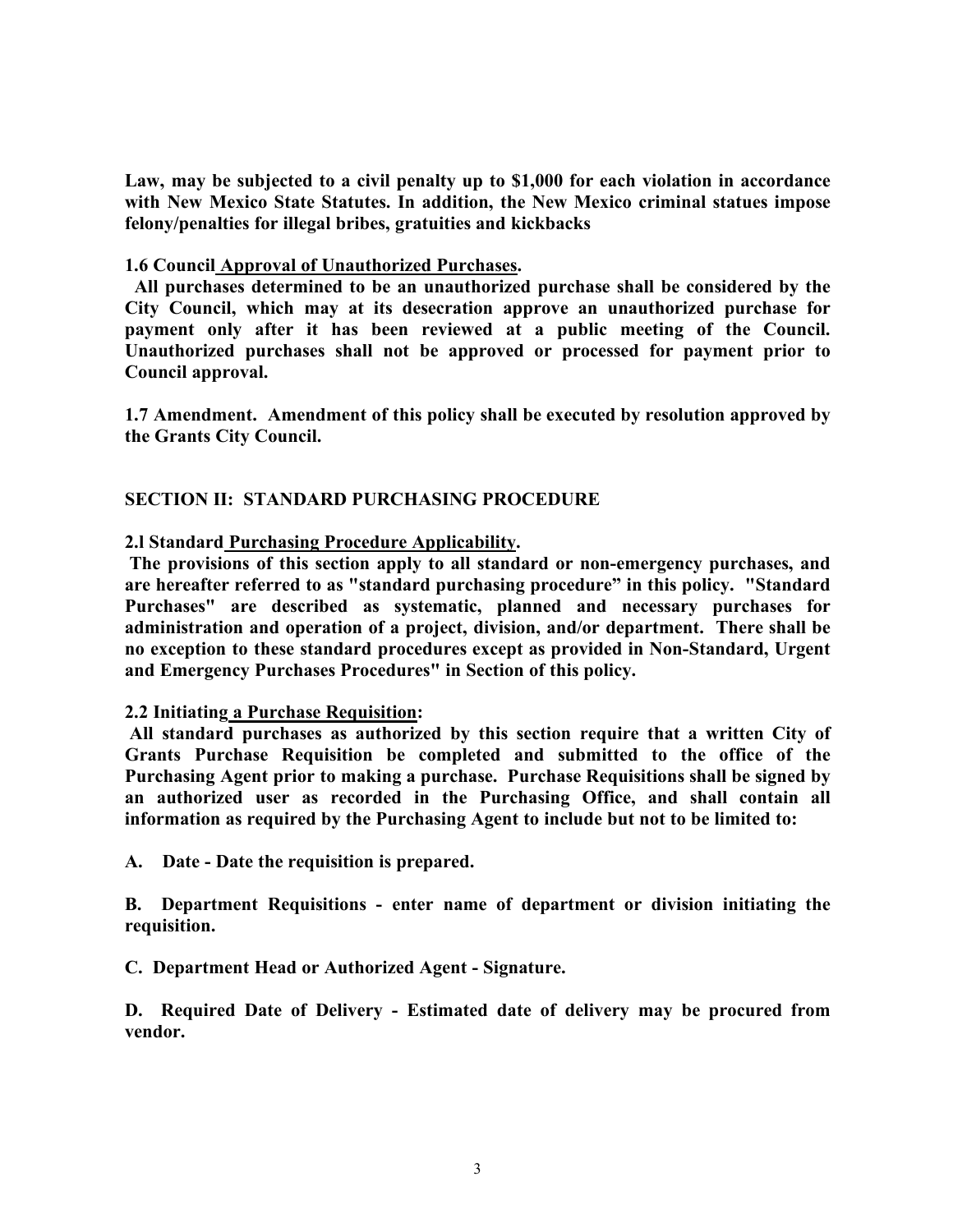**E. To: - Vendor to whom the purchase order will be issued.**

**F. Quantity - specify a unit and the approximate amount per unit being requested. Units may be "each", "box", "gals.", "reams", "pounds", etc.**

**G. Descriptions - the description of the items or service or services should be sufficiently complete to identify the item being purchased and to allow processing of the requisition without requesting additional information. Common use items may be identified by brand names.**

# **H. Amount of cost, or estimated cost if exact cost cannot be determined.**

**I. Account - the account number and classification are necessary so that costs of the items purchased can be appropriately charged or distributed according to a budgeted and approved fund account. It is the authorized user's (as described in 1.4 of this policy) responsibility to assign the correct account classification to be requisitions. Requisitions may include multiple account classifications with appropriate amount to be charged to each account.**

**Requisitions which do not include the above information will be refused by the Purchasing Agent or representative. After a sufficient requisition is accepted by the Purchasing Office, a purchase order will be processed.**

# **2.3 Purchase Orders.**

 **A purchase order shall be obtained by a purchaser and must be presented to the vendor prior to executing the purchase or receiving the purchase items. Purchases executed prior to obtaining a purchase order and submitting it to a vendor are prohibited, except as otherwise provided in "Non-Standard and Emergency Purchasing Procedures", Section III of this policy. The purchaser shall inform the vendor that the purchase order number must be included on the invoice submitted to the City for payment.**

#### **2.4 Invoices.**

**An invoice is an itemized statement submitted by the vendor to the City for payment of material or services delivered to the City. It is the responsibility of the vendor to ensure that a purchase order is provided prior to issuing materials or services and the vendor shall include the purchase order number on the invoice submitted to the City for payment. Exceptions to this policy must meet all criteria as outlined in Section 3.2-B of this policy. In cases that purchase order numbers are not included on the invoice when required, the vendor shall be informed. A copy of the policy shall be sent to the vendor**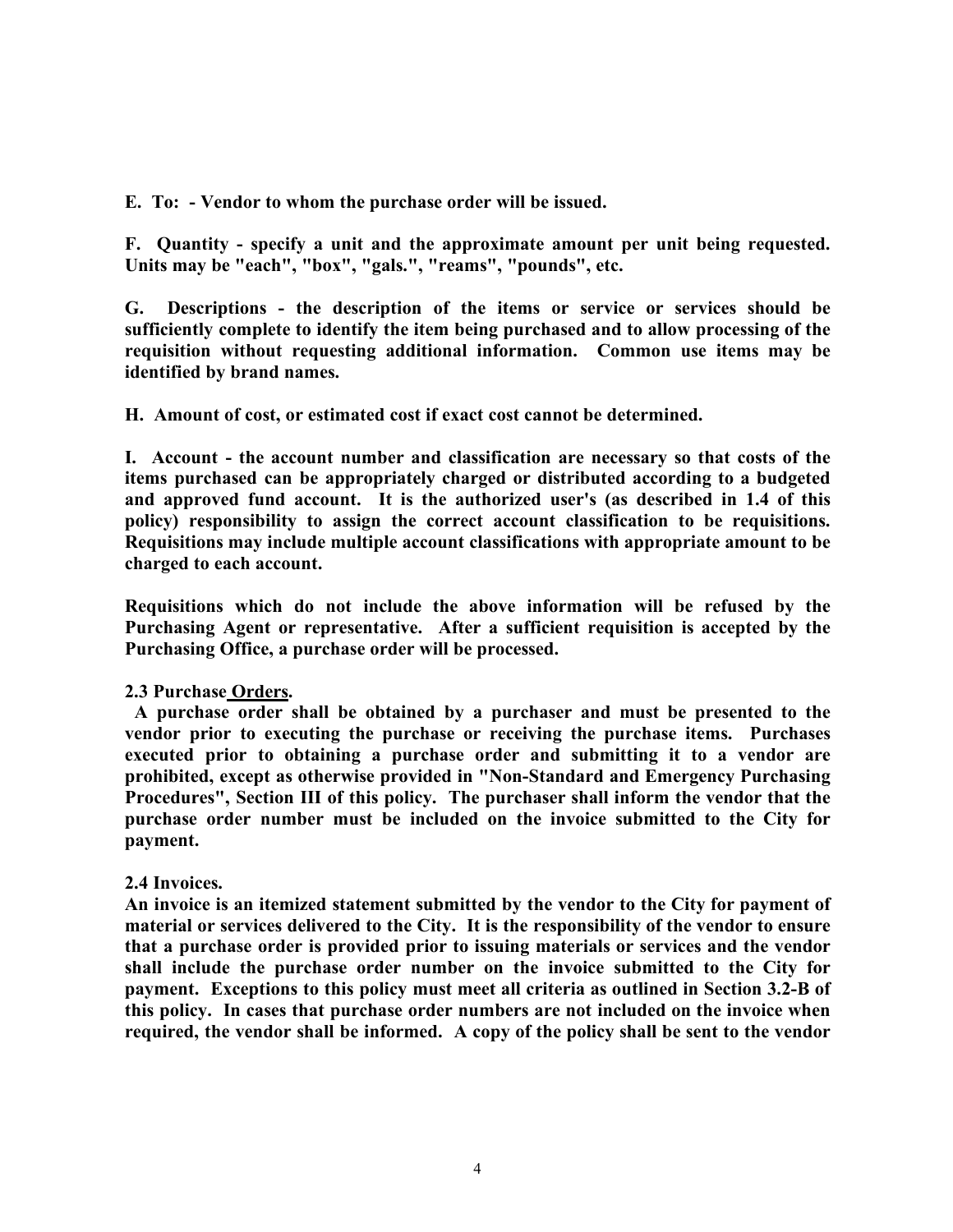**with a notice that if improper invoicing procedures continue to occur, the Purchasing Agent may exclude the vendor from the City Vendor List. Also, the City may refuse payment in any case that there is an unauthorized purchase.**

- **A. Processing for Payment.**
- **B. It shall be the responsibility of the Finance Department to ensure that all invoices received are appropriately authorized prior to payment, and that the purchase order numbers are on the invoices when required. The City Finance Department shall be responsible for insuring that appropriate procedures are established and used for payment after invoices are received to include that payment is made timely, and to ensure that discounts are received and late charges avoided.**

#### **C. Verification of Invoices.**

**D. All invoices shall be signed by authorized personnel prior to payment to insure materials or services have been received and to verify it is authorized for payment.**

#### **2.5 Over Expenditures.**

 **Requisitions shall not be initiated and purchase orders shall not be issued, approved or processed in cases that line items will be over expended, except as approved by the City Manager in accordance with State and City regulations and provisions and provided there legally sufficient budget balances available otherwise. It shall be the primary responsibility of the purchase user to insure sufficient funds are available prior to initiating a purchase. The City Finance Department shall provide sufficient information, data or reports, upon request to keep purchasers properly updated on budget balances, and shall notify any office, department or agency head, after analysis of the monthly budget report, of any indications, of an existing or impending budget balance problem.** 

#### **2.6 Competitive Purchase.**

**Purchase users shall attempt to ensure that all purchases are made at the best possible prices, and purchases shall be made in accordance with the New Mexico State Purchasing guidelines. NMSA 1978 Section 13-1-125 and the City of Grants Purchasing Policy.**

#### **C. Telephone and Written Quote Exceptions.**

**In the event there are not three (3) known vendors which have materials/services available, less than three (3) quotes are permissible provided the user verifies on the**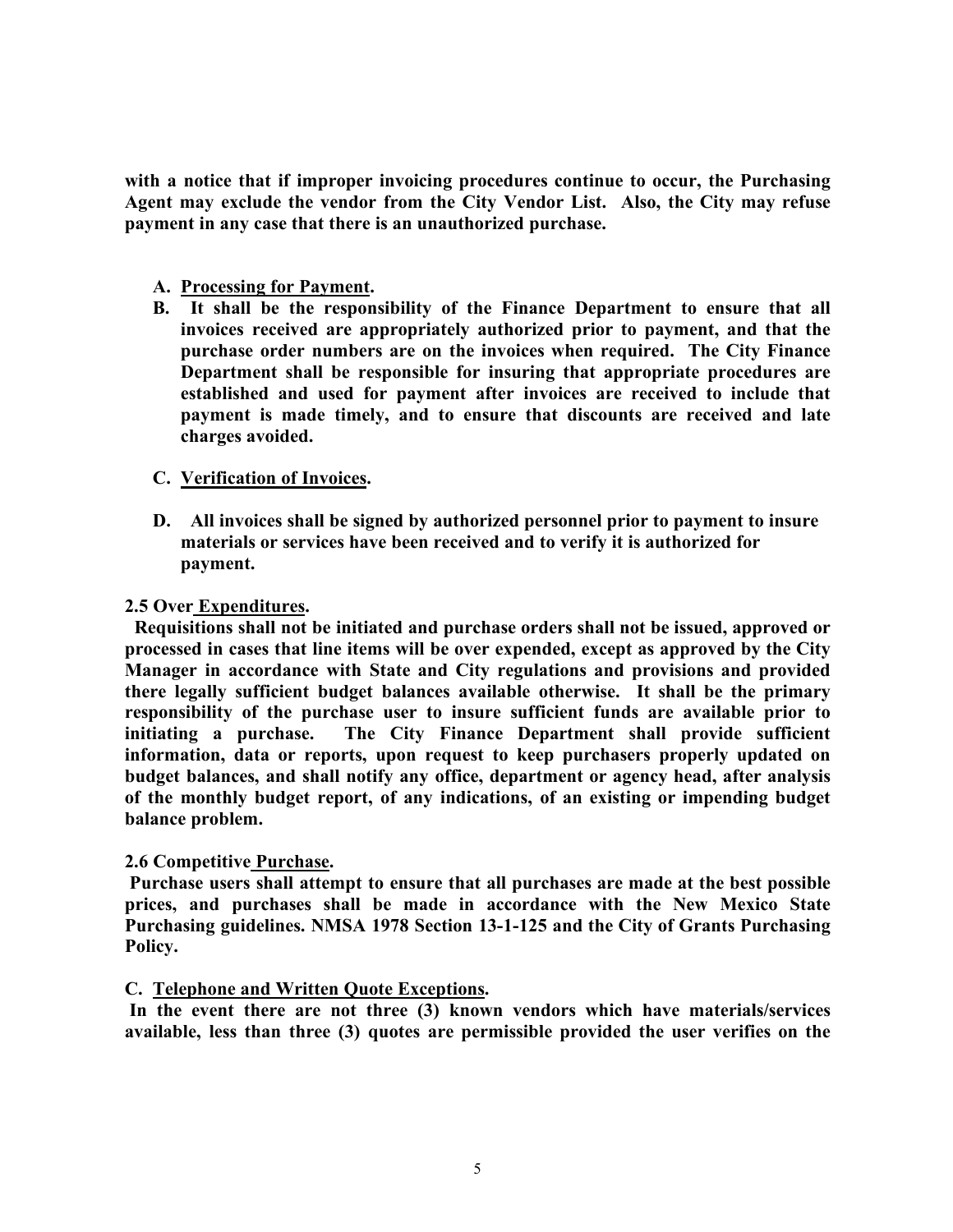**requisition that every reasonable attempt has been made to obtain three (3) quotes, and the quotes obtained will be included with the requisition. Sole source documentation must be included with requisitions when the above procedure has been followed but there is only one vendor available. When a vendor has a State or Federal Purchasing Contract or if a vendor has an agreement or contract with the City to provide materials or services, multiple quotes are not required.**

- **E. State or Federal Purchasing Contracts and cooperative Bid Exceptions.**
- **F. Direct purchases may be made in cases that a vendor has as State or Federal Purchasing Contract. Also, the City may purchase items cooperatively through another public body's bid process consistent with State regulations.**

# **E. Bid Specifications.**

**Specifications should be written primarily to address the need of the City for a specific item to perform a specific function. Specifications written for purchases shall not be "closed or exclusive", or otherwise written in such a way as to intentionally favor or exclude a vendor. Reference to specific types or quality shall be followed by wording "or equal". It shall be the purchase user's responsibility to ensure that all specialized technical aspects of specifications are correct and appropriate. It shall be the Purchasing Agent's responsibility to review and insure that all other provisions, procedures and considerations are correct and appropriate, and to point out any questionable, unusual or inappropriate specifications to the City Treasurer or Accounting Supervisor prior to processing. The bidding process may be waived after approval of the Chief Procurement Officer in cases that a vendor has a State or Federal Purchasing Contract.**

**All bids submitted to the Council for award shall indicate whether a State or Federal Purchasing Contract is available and those contracts shown for comparison. These contract prices may be considered as an option for award.**

#### **2.7 Sole Source Purchase.**

 **A sole source purchase is permissible when there is only one vendor in the overall geographical region that can provide an item or service. The department head shall certify that a good faith effort has been made to contact other vendors in the general overall geographical region that the sole source has been located, and that the item or service is the only source found to be available in the region WITH APPROPRATE DOCUMENTATION OR ON A SOLE SOURCE FORM (FD-7). The Purchasing Agent shall certify that every effort has been made to determine if there is a Federal Purchasing or State Contract for the item or service requested and that negotiations have been conducted with the sole source vendor to determine that it is the best obtainable price.**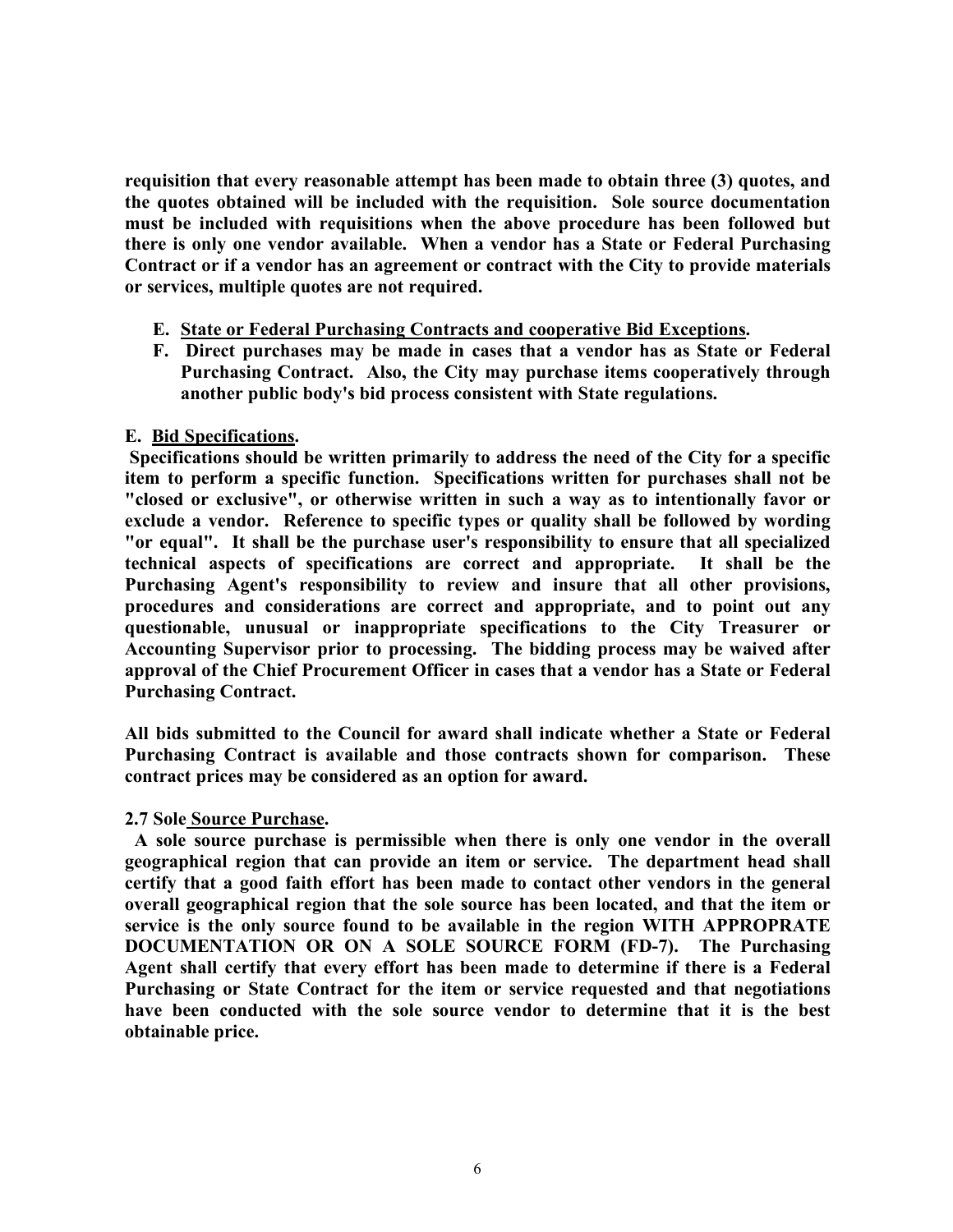# **2.8. Fixed Asset Purchase.**

**All capital outlay purchases are considered fixed assets and shall be noted as such on the purchase requisition. It shall be the responsibility of the Purchasing Office to screen all purchases and identify and process fixed assets in accordance with all current State or City provisions and laws regarding fixed assets.**

- **(a) Disposal of fixed assets.**
- **(b) A letter requesting permission to dispose of fixed assets must be sent to state auditor for approval.**

# **2.9 Personal Use Prohibited.**

 **There shall be no purchases made for the purpose of personal or private use.**

# **SECTION III: NON-STANDARD, URGENT AND EMERGENCY PURCHASING PROCEDURES**

# **3.1 Non-Standard, Urgent and Emergency Procedures:**

**General Provisions. The provisions of this section apply to all purchases other than purchases subject to the standard purchasing procedures as specified in Section II of this policy. Generally, this section includes all purchases which are justifiably urgent for emergencies, and cannot, therefore, reasonably follow the standard purchasing procedures which are not applicable to the standard purchasing procedures of this policy. It is the responsibility of the User Authority to ensure that all purchases made under provisions of this section are immediate and unforeseen. Questionable purchases shall be reported to and reviewed by the City Manager.**

# **3.2 Emergency or Urgent Purchases.**

**Emergency or urgent purchases are authorized purchases only in cases which are justifiably necessary and cannot be delayed until the standard purchasing procedures can be utilized. Purchases which could have been reasonably pre-planned or anticipate shall not be considered as an emergency or urgent purchase. Emergency or urgent purchases are permissible provide they are in accordance with the following:**

# **A. Urgent Purchases.**

**B. An urgent purchase is a local or non-local purchase during or after normal working hours of the Purchasing Office, which justifiably requires immediate purchase, and which cannot reasonably or practically be phoned in to the**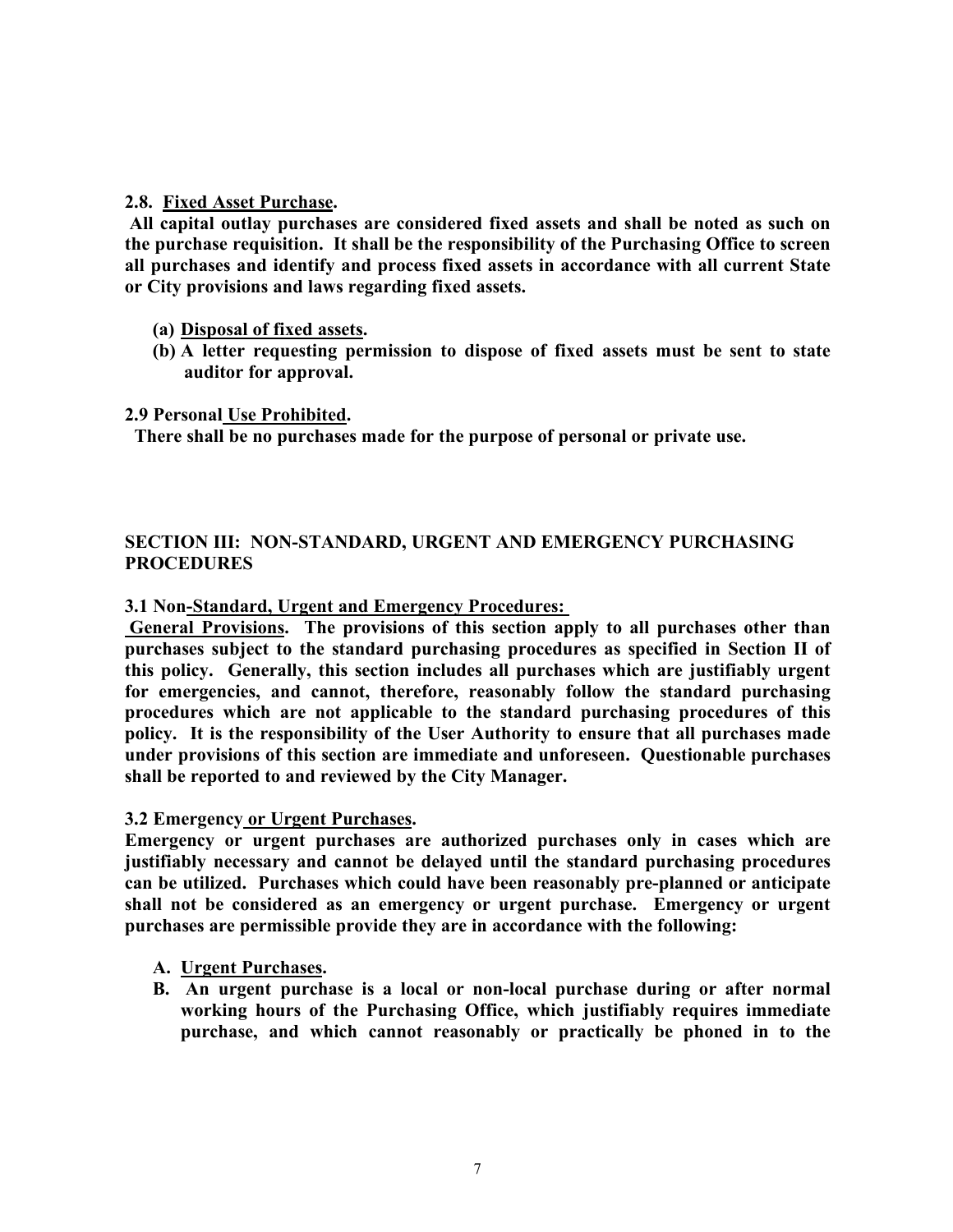**Purchasing Office to obtain a purchase order number prior to the purchase being made. A written requisition shall be submitted three (3) normal working days after an urgent purchase is made and not to exceed three (3) normal working days after purchaser returns from a trip in which a non-local purchase was made. In cases that an invoice is received by the Purchasing Office prior to a requisition being submitted, processing shall not proceed until a written requisition is submitted indicating it was "Urgent Purchase".** 

**All urgent purchase requisitions shall be approved by the top-level office or department head, or designee.**

- **C. Emergency Purchases.**
- **D. An emergency purchase is permissible when there is an existing condition which creates a threat to public health, welfare or safety such as may arise by reason of floods, epidemics, riots, equipment failures or similar events. The existence of the emergency condition creates an immediate and serious need for procurement of items or services or construction that cannot be met through normal procurement methods and the lack of which would seriously threaten:**
- **1. the functioning of government:**
- **2. the preservation or protection of property; or**
- **3. the health or safety of any person.**

**An emergency condition must be determined by the City Council and approved by resolution. The central purchasing office shall maintain, for a minimum of three years, records of all emergency procurements. The record of such procurement shall be public record and shall contain:**

- **1. the contractor's name and address;**
- **2. the amount and term of the contract;**

**3. a listing of the services, construction or items of tangible personal property procured under the contract; and**

**4. conditions necessitating the purchase.**

**A written determination of the basis for the emergency and for the selection of the particular contractor shall be included in the procurement file.**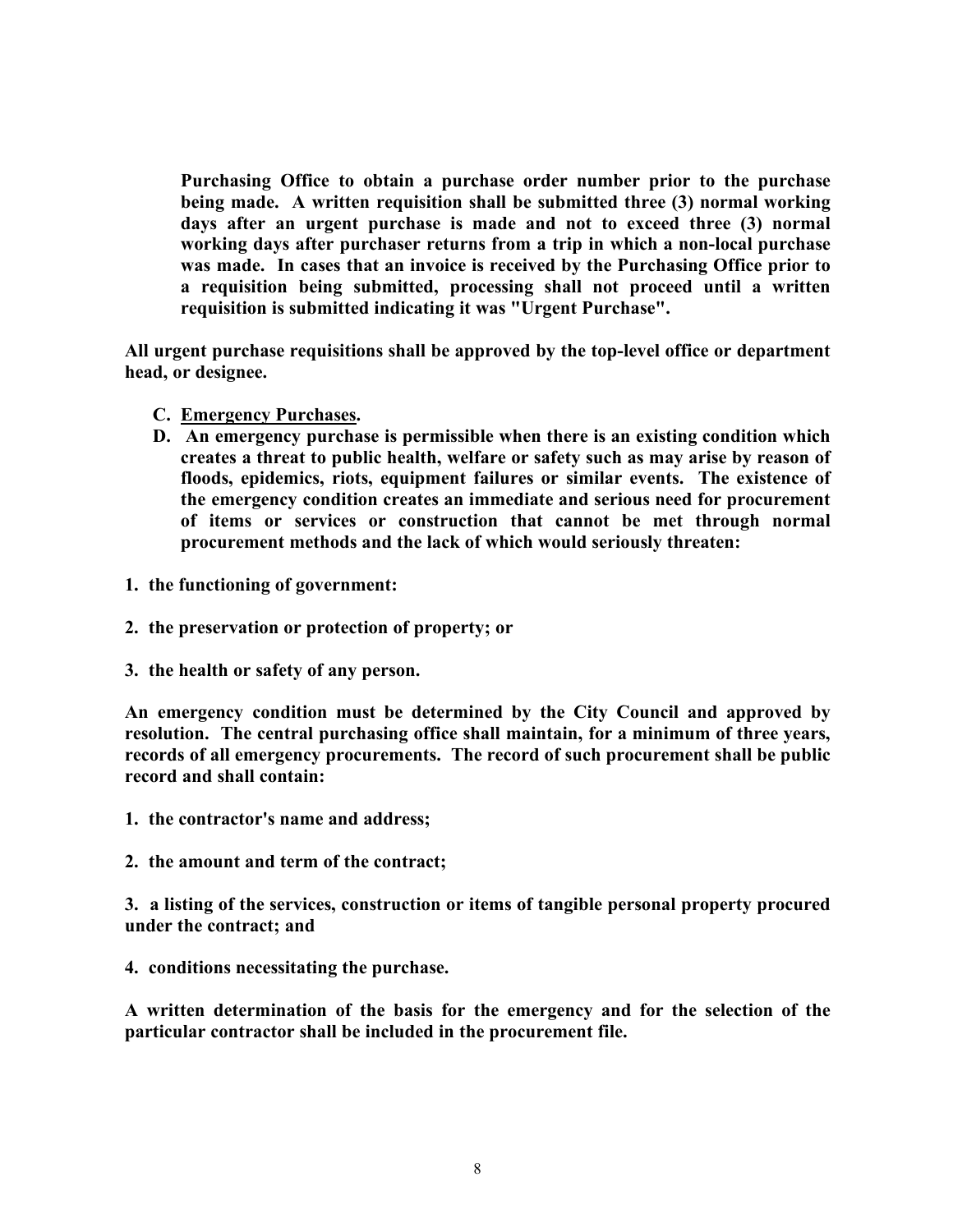# **C. Urgent or Emergency Requisitions.**

**All urgent or emergency requisitions shall have the words "Urgent" or "Emergency" written on the top as is applicable, and shall be accompanied by a receipt or invoice for the purchase.**

# **E. Justification.**

**F. In all cases that urgent purchases are phoned in to the Purchasing Office, the Purchasing Office shall verify authorization and request verbal justification for the purchase prior to assigning a purchase order number. All emergency and urgent purchases shall be justifiable and the department head or office head shall be responsible for attaching a written justification to the requisition.**

# **3.3 Remote or Off-Site Purchases.**

 **Those users who are located within a remote or off-site area which physically hinders submitting requisitions prior to the purchase will be allowed to follow the urgent purchase procedures as outlined om 3.2-A above.**

# **3.4 Open Purchase Orders.**

**For the purpose of this policy, open purchase orders are purchase orders which are utilized for numerous and repeated purchases which are anticipated over an extended period of time. Authorization to use open purchase orders in all cases shall require prior approval by the City Treasurer after written justification for using open purchase is submitted. A written requisition shall be submitted each time to request an open purchase order which shall include and estimated total cost of all purchases anticipated during a specific period. The period for each open purchase order shall not exceed four (4) continuous weeks. Actual invoices for all purchases made against an open purchase order shall be submitted together to the Purchasing Office within three (3) working days after the end of the specific period of the open purchase order. The Purchasing Agent shall review any cases of improper use of open purchase orders with the City Treasurer.**

# **3.5 Per Diem, Mileage and Other Travel Regulations.**

**A. Per Diem Rates - Peroration. All City of Grants Public Officials and employees shall receive per diem reimbursement as provided in this section.**

**1. Travel when overnight lodging is not required: There shall be no per diem**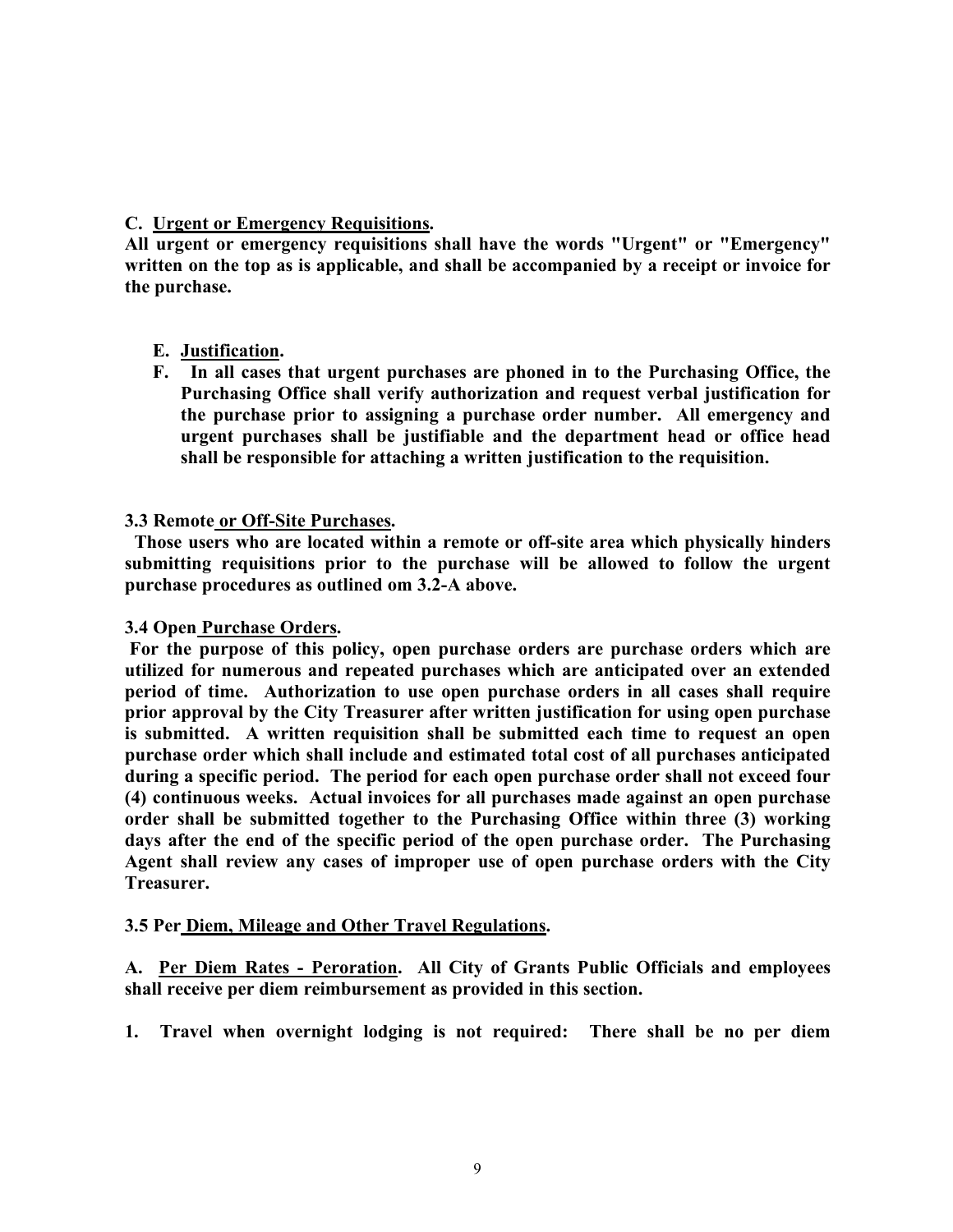**reimbursement for travel when overnight lodging is not required except as otherwise specified in provisions of this Policy.**

**2. Travel when overnight lodging is required: Lodging and meals in state \$115.00 per 24 hours, 80% advanced prior to leaving and 20% reimbursement upon return**

**3. Per Diem reimbursement shall be paid for all travel as required in this section except as otherwise provided in the following sections of this policy.**

**B. Reimbursement for Expenses. Public Officials and employees may be reimbursed for the following actual bona fide expenses for travel in addition to per diem provisions:**

**1. Actual expenses for travel provided such expenses are the most economically practical, not to include lodging and meals covered by per diem provisions of this policy. Reimbursement for such expenses include taxi, air line or other transportation fares, parking fees, car rental, registration fees (not including lodging or meals), or the like, provided such expense is directly incurred in the discharge of authorized official City business. Reimbursement for meals is not permitted when overnight travel is not required, except as provided in Paragraph 3 of this section.**

**2. Supplemental payment for travel expenses as provided above for expenses which may in part also include lodging or meals, may be reimbursed for expenses paid by the public official or employee that are greater overall than the per diem rate reimbursement payment for overnight travel. Such supplemental payment requires documentation of paid receipts for all expenses incurred and shall only be paid after the City Manager or City Treasurer, approves such payment based on such expenses being the most economically practical, and incurred in the discharge of authorized City business. Payment shall be limited to \$30.00 per day maximum for meals as per 10-8-4, Paragraph L (2), NMSA amended.**

**3. Elected Officials not receiving regular City employment wages may also be reimbursed for actual travel expenses when overnight travel is not required at a per diem rate prorated at \$1.85 per hour, or for actual expenses incurred, provided paid receipts are submitted for expenses consistent with the provisions of this section. Such reimbursement is for the purpose of helping to offset the elected official's own expenses for time, whereas other City Officials and employees are receiving employment wages for their travel time. This provision is set forth for a distinct class of public official, attempting to achieve a standard rate for this purpose consistent with 10-8-5, Paragraph C., NMSA.**

**C. Mileage - Private Conveyance - Reimbursement.**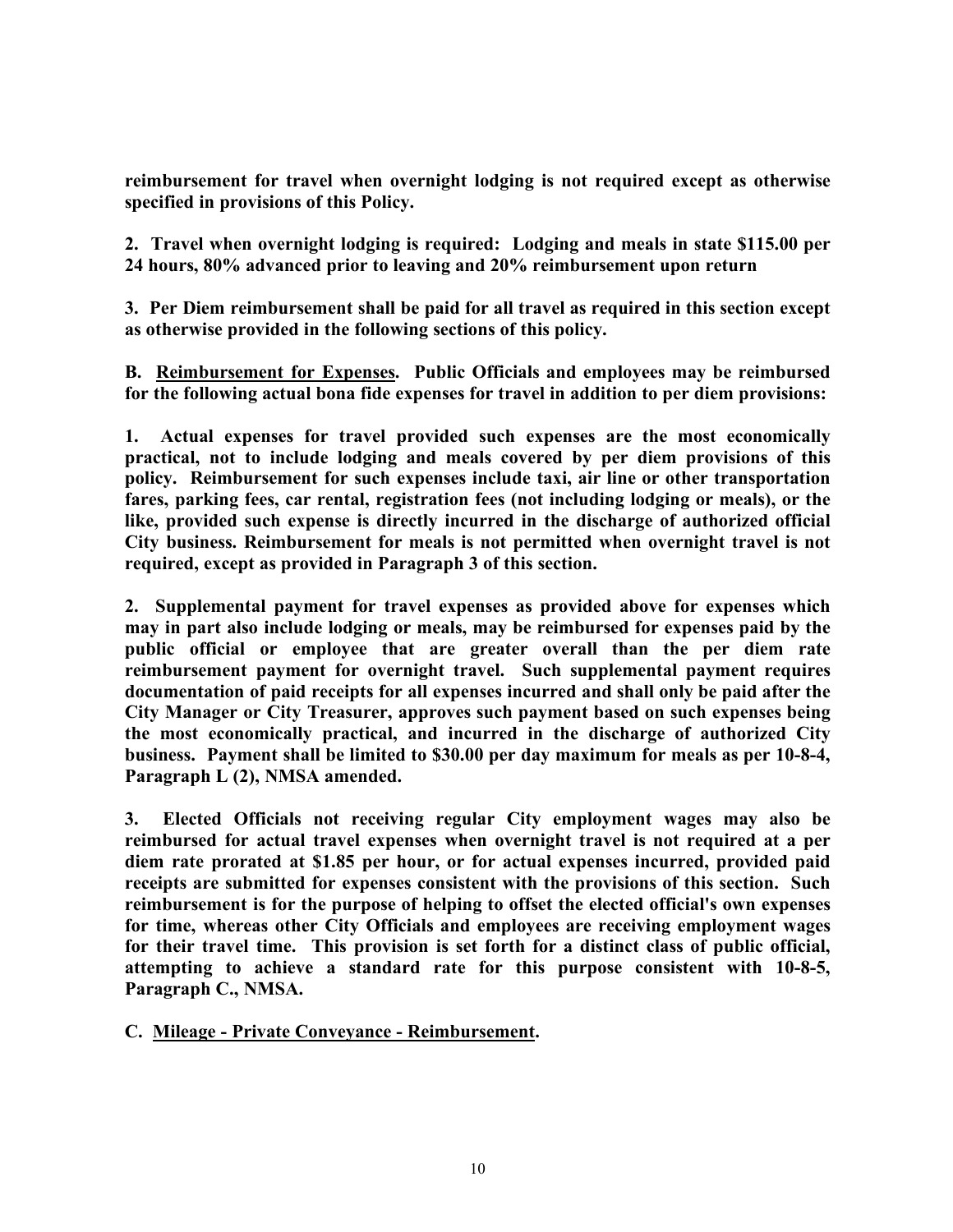**Public officials and employees of the City of Grants shall be reimbursed for travel by private conveyance in the discharge of official duties as follows:**

**1. Privately-owned vehicle at a rate of .54 cents per mile.**

**2. Privately-owned aircraft at a rate not to exceed the current lowest coach class commercial airfare, after City verifies the current rates of at least two commercial airlines prior to reimbursement, for routes traveled by commercial. Otherwise, a rate of .54 cents per mile shall be reimbursed for use of privately-owned aircraft.**

**3. Mileage shall be reimbursed based on distances shown on official Rand McNally road maps, and as otherwise required by DFA regulation.**

# **D. Travel Vouchers and Procedures for Administration.**

**Every claim for reimbursement or travel advances of per diem, mileage or other expenses authorized by provisions of this policy shall be submitted on a travel voucher, and all procedures for administration of this policy shall be in the form and contain such information as established by the Finance Director and approved by the City Manager, consistent with this policy and as otherwise required by State Law and rules and regulations of the State Department of Finance and Administration.**

**It shall be the responsibility of the City Treasurer to properly administer this policy consistent with its provisions and consistent with State laws and regulations.**

**3.6 City Credit Cards. Requests for use of City credit cards, such as gasoline or name branded credit cards must have prior approval of the City Manager. All authorized users shall be approved by the office or department head. All credit card receipts or invoices received by the Purchasing Office for payment having signatures shall be compared to authorized signature cards. Other accounting provisions and procedures for use of City credit cards shall be implemented through written supplements to this policy as determined appropriate by the City Manager.**

# **3.7 Used Equipment and Item Purchases.**

 **Funds for used equipment and items shall be specifically appropriated by the City of Grants for such purchases. Such purchases shall be in accordance with purchasing procedures of this policy to include the following provisions:**

**The City Manager is authorized to approve purchases of used equipment or items not to exceed the amount of funds appropriated for such purchases, after at least two City Councilors are informed that it is his intent to purchase such equipment. In the event**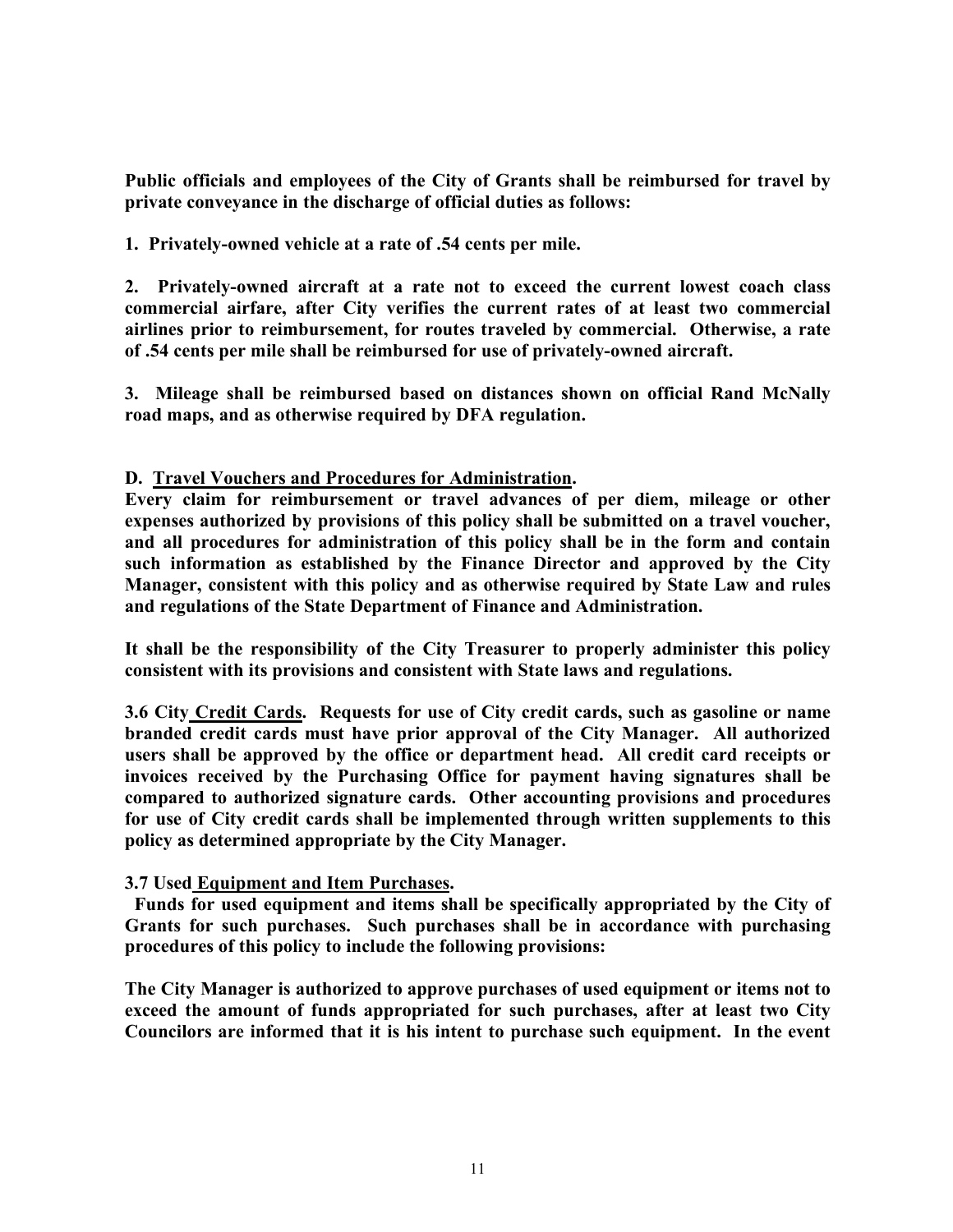**that a Councilor does not agree with the City Manager's decision to purchase such used equipment, the purchase shall be formally approved by action of the City Council prior to purchase. Used equipment or items with a price or estimated value of \$5,000 or more shall require a written appraisal by an individual qualified to make a reasonable determination of the value of the item, and no more than the amount of the value stated by the appraiser may be expended for such purchase.**

# **3.8 Routine Monthly Purchases and Other Non-Standard Purchases.**

 **Routine monthly City purchases such as utility bills or other service charges and other non-standard purchases such as professional services, lease purchases, formal bids, purchases of real property, funds appropriated for support to other agencies, emergency purchases requiring a resolution or other purchases requiring special approval, purchases shall be processed in accordance with State Statutes and written procedures established by the City Council. Certified copies of updated procedures shall be attached to and made a supplement to this policy.**

# **3.9 End of Fiscal Year.**

**Special purchasing procedures shall be followed to ensure that State law and regulations and proper accounting procedures are followed to appropriately close out at the end close out at the end of the fiscal year. Provisions are as follows:**

- **A. 60 Days Prior to Year Ending:**
- **B. 60 days prior to the end of the fiscal year, purchase orders will be issued only for purchases in which invoices will be received within an estimated thirty (30) days, except as otherwise specifically approved by the Purchasing Agent.**
- **C. 15 Days Prior to Year Ending:**
- **D. There shall be no purchases of any kind made, or purchase orders issued or processed within 15 days prior to the end of the fiscal year, except in extreme emergencies or as specifically approved otherwise by the Purchasing Agent.**

**3.10 Approval and Revision of Supplements. All supplements or revisions to supplements of this policy shall be approved by the City Manager and attached to and made a part of this policy.**

# **PURCHASING POLICY CITY OF GRANTS**